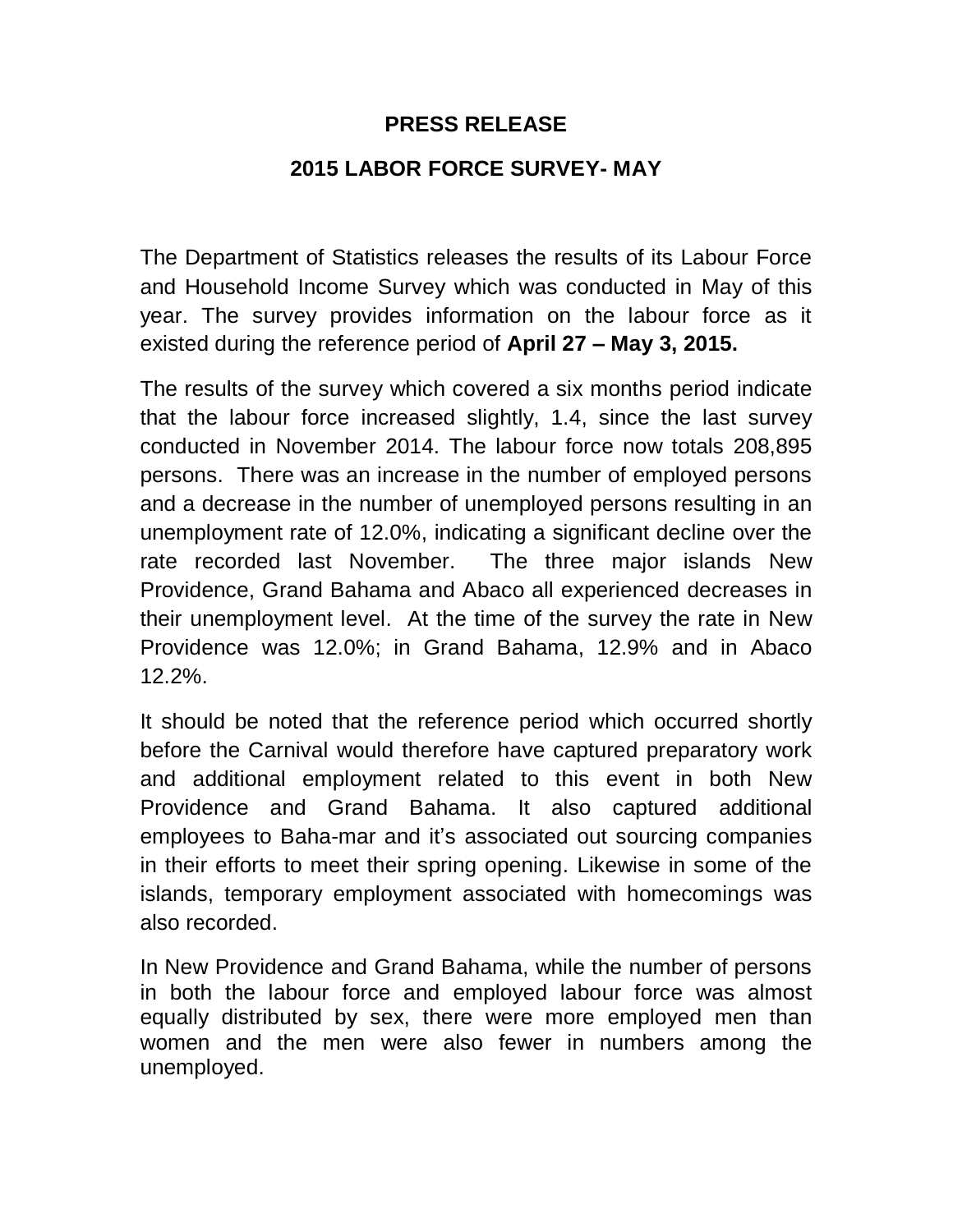The unemployment among youths (15-24 years) in the country continued to be considerably higher than any other age group which is common to most countries. However, there was a noticeable decline in the rate from 31% recorded in November 2014 to 25.3%

Discouraged workers in the country declined by 13% over the six month period. New Providence, Grand Bahama and Abaco experienced declines in the number of discouraged workers - 14%, 13% and 11% respectively. These persons, according to the standard definition of the International Labour Organization (ILO), adhered to by The Bahamas and most countries including those of the Caribbean, United States and Canada, are not considered unemployed as they did not meet the three criteria of unemployment namely i) seeking work, ii) willing to work, and iii) able to work.

Additionally, the data show that:

- $\checkmark$  Twenty-three percent of the Labour Force was made up of persons between the ages of 25 - 34 years.
- $\checkmark$  Twenty-two percent of unemployed persons were between the ages of 20-25.
- $\checkmark$  Sixty-five percent of the Employed Labour Force was engaged by the private sector.
- $\checkmark$  Approximately 13% of the Employed Labour Force was Non-Bahamian.
- $\checkmark$  Apart from "Community, Social and Personal Services" which increased by 24%, job creation was fastest in the "Manufacturing" sector where employment increased by 21%. This sector accounts for 4% of total employment.